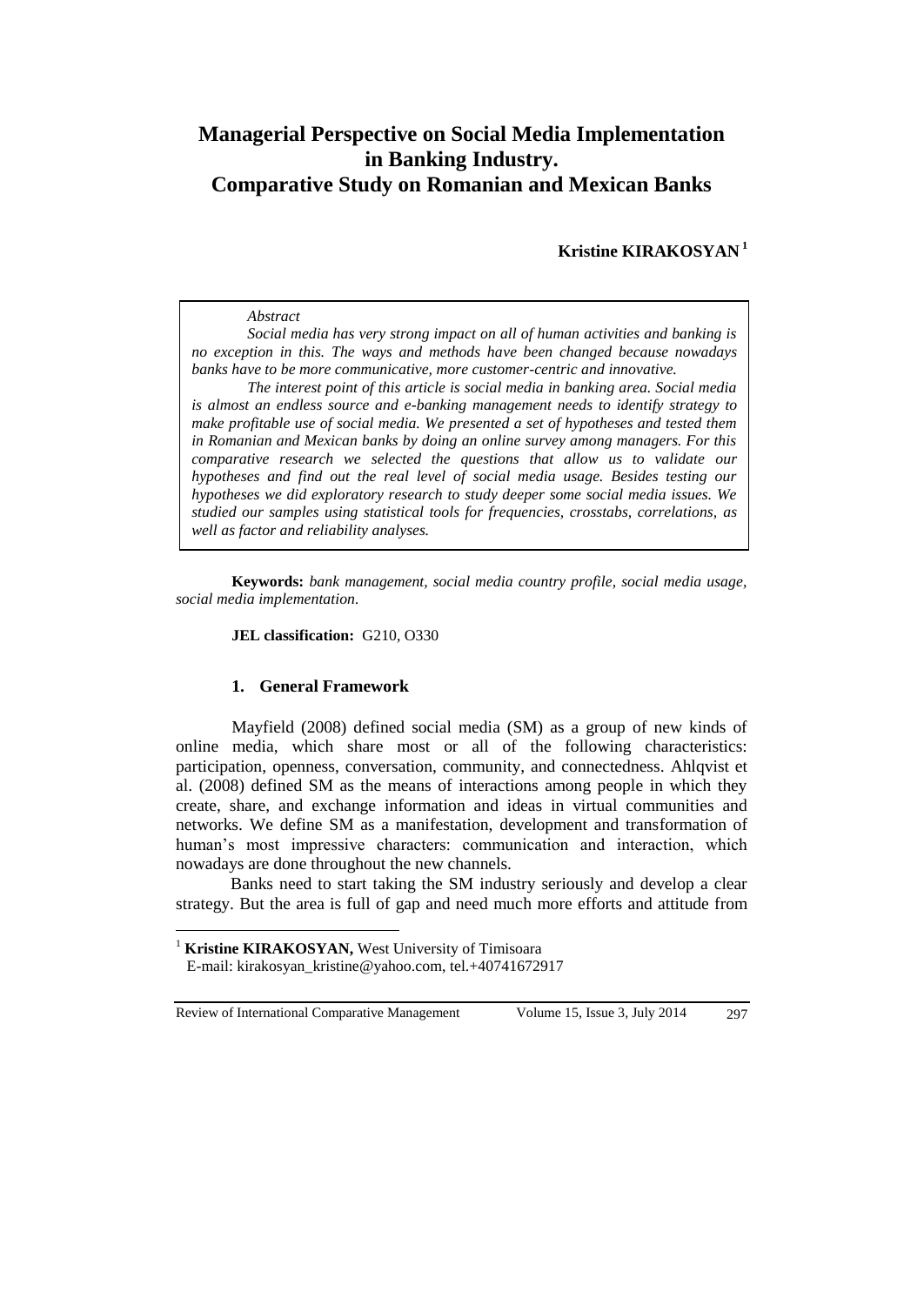the banks. The challenge is the "how to" in such a highly regulated industry. In less than a few years the daily business will be done from anywhere at any time on mobile devices. Any business needs to adjust to these demands and be available respectively.

As we know, the last two decades have seen multiple visions for "banking in the future" (Gates, 1995) that comprehended banking from a customer perspective. Alt & Puschmann (2012) supposed that four drivers have become fairly prevalent causing a stronger transformation in the forthcoming years: the financial crises, the changing behavior of banking customers, the pace of diffusing innovative downstream IT-solutions, and the emergence of non-banks. All these have direct or indirect connection with social media phenomenon.

Ernst & Young (2012) in "Global banking outlook: 2013-14" based on their global research advised that banks need to develop new business models and implement new operating models, because customers "disturbing the status quo they continue to need banking services but are starting to look beyond banks to alternative providers". "A major overhaul of the organization will be needed to adapt to the new environment".

SM is all about communication which can lead to customers' satisfaction and customers' loyalty/retention (Kirakosyan & Danaiata, 2014).

In his book "Bank 3.0", Brett King mentioned that there has never been a new media type that has such a deep impact on business messaging and dialogue in such a short period of time – ever. When we put it in that light, there are many banks that should have been taking social media far more seriously for quite some time already. But perhaps those banks are waiting for the crash, the dot-bomb of social media. (King, 2013, p. 237)

Efma & Wipro (2013) shows that there has been an implacable growth in electronic banking around the world and involvement in social media are now a standard practice for banks. The great challenge is to achieve effective "customer engagement" which means developing more significant digital interaction with customers. Consumers of media are intelligent, organizing, and more trusting of their own opinions and the opinions of their peers. (Karpinski, 2005) And companies need view their approach to social media as an integrated strategy that brings consumer experiences to the forefront, all whilst recognizing that Internetbased media does not replace traditional media. (Hanna et al., 2011)

Financial sectors, especially the heart of it: banks have to harness the power of social media. "Perhaps akin to the development of websites in the latter part of the 20th century, organizations today sense that social media is – and will remain – an important fabric of commerce, and that they must get on board". (Weinberg & Pehlivan, 2011)

In having right strategy of SM management banks can reach their primary objective, they can reach the largest number of potential customers, they can strengthen the brand and build a good reputation among the biggest potential market in the world. SM can be as well a good platform for Human Resources, cross-selling, crowdsourcing and pushing tool for changing the traditional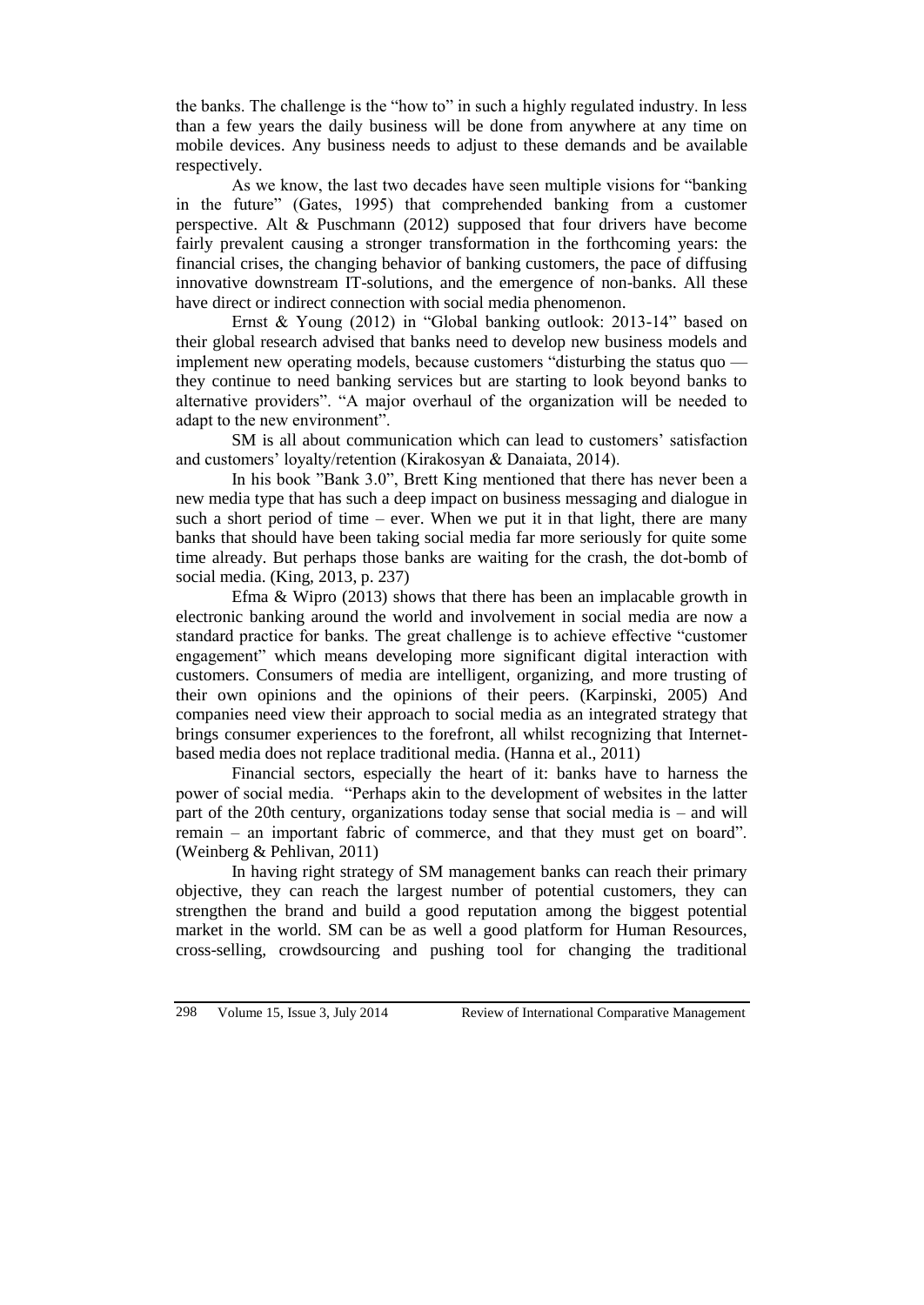marketing strategies to the new innovative and creative ones. Another opportunity is that via SM banks have an opportunity to find out and monitor public awareness about the company, it is a medium for getting information, sharing good and bad experiences, making decisions etc.

To find out current SM usage we conducted survey among Romanian and Mexican banks. But before touching upon our findings, first a comparative profile of the particularities regarding Internet and Social media penetration in researched countries is presented. Then based on our survey we studied and compared social media current usage in banking industry in Romania and Mexico.

# **2. Comparative Profile for Social Media Usage in Romania and Mexico**

In this part we tried to obtain an image of the particularities regarding Internet and SM penetration in the two countries that were taken in our comparative research as well as their economic performance. We have chosen 2 different countries with different profiles. Romanian (European Union country) economy is in modernization process and under influence of European Union and Mexico with its emerging economy has potential to become country with strong economy, besides it has strong influence of USA economy. In size and population these countries are very different. As well as cultural differences play an important role in adopting new technologies, new challenges brought from e-horizon. Though our researched countries are upper-income economy level having stable and strong banking systems and are differ for culture and habits, but social media is accepted and integrated by all of them.

# *2.1 Mexico: Economic Profile and Social Media Usage*

[Mexico'](http://topics.bloomberg.com/mexico/)s economy is the second-largest in [Latin America](http://topics.bloomberg.com/latin-america/) and one of the largest emerging-markets in the world with upper middle-income level with potential "to [become the world's eighth-biggest economy by 2050"](http://www.hsbc.com/~/media/HSBC-com/about-hsbc/advertising/pdfs/the-world-in-%202050.ashx). (Forbes)

In Latin America internet usage grows very rapidly. World Bank indicators showed that Argentina, Brazil, Mexico, and Colombia have the highest rates of internet usage in the region. A September 2011 report "The Rise of Social Networking in Latin America" found that half of the top ten worldwide markets by time spent on social networking are in Latin America. (Dominguez, 2013) Mexico has its unique place in this growth. In October 2012, when Facebook passed 1 million users, 19 percent of those users live in Latin America and it is the first country in Latin America where the president and cabinet became engaged in social media.

The population in Mexico by Mundi index it is 116,220,947 (source: [http://www.indexmundi.com/\)](http://www.indexmundi.com/mexico/demographics_profile.html). According to Global Digital Statistics 2014, in Mexico only Facebook users, by the way active ones, are 50,000,000. That means, in Mexico approximately 43% of population are using Facebook.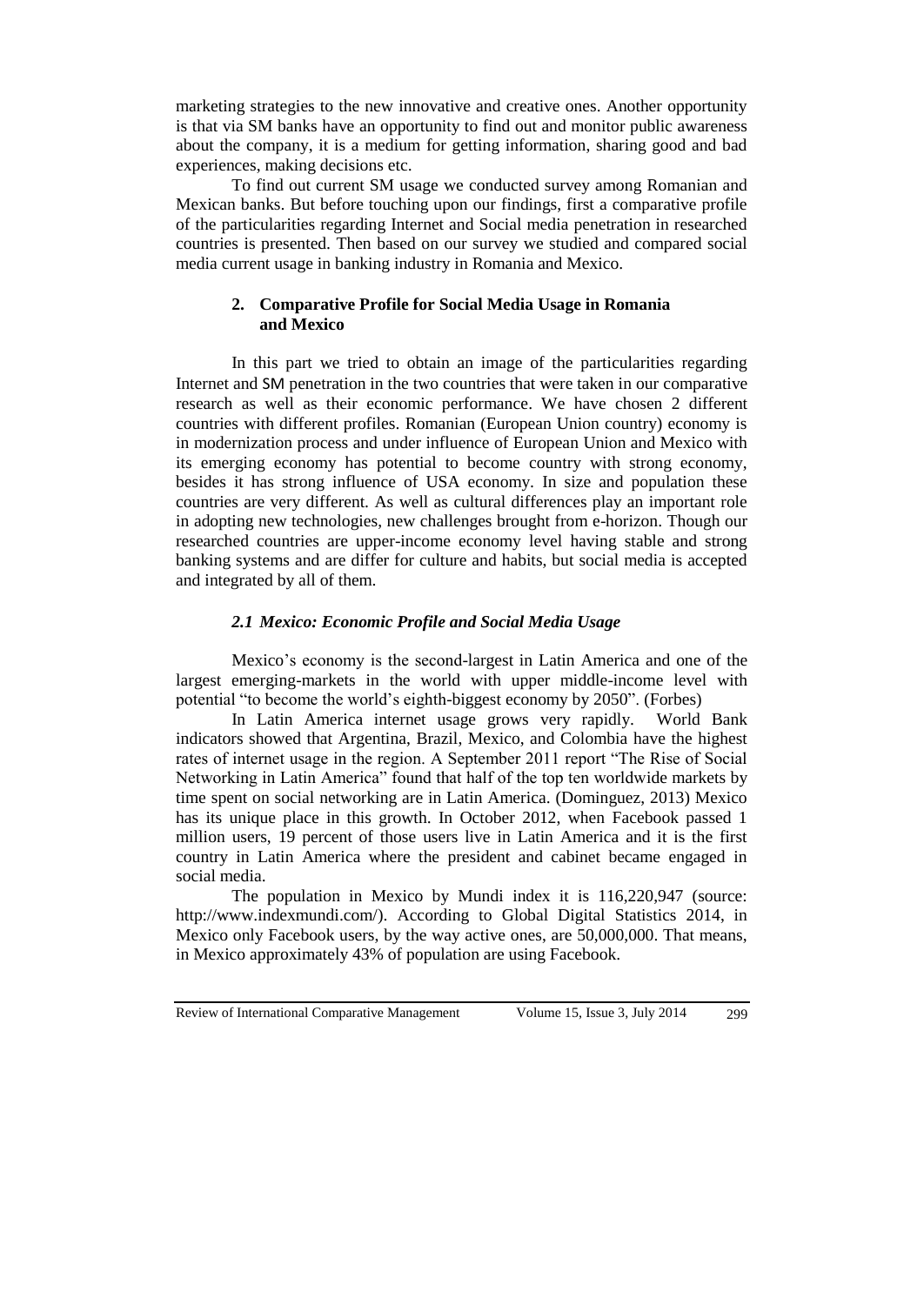Each day in Mexico the internet users spend average 5h 22m internet, from which 3h 46 minutes they use social media, which penetration as a percentage of the total population is 33% (Table 1). (Source: Global Digital Statistics 2014)

|                    | Own an account $(\% )$ | Used in the past month $(\% )$ |
|--------------------|------------------------|--------------------------------|
| Any social network | 98%                    | 72%                            |
| <b>FACEBOOK</b>    | 94%                    | 61%                            |
| $GOOGLE+$          | 74%                    | 29%                            |
| <b>TWITTER</b>     | 62%                    | 27%                            |
| <b>LINKEDIN</b>    | 36%                    | 12%                            |
| <b>INSTAGRAM</b>   | 28%                    | 8%                             |

The survey "Digital Marketing and Social Networks in Mexico, 2013" done by AMIPCI (Mexican Association of Internet) administered to 615 companies, shows that 85% use social networks. AMIPCI presented as well the main social media platforms with its everyday usage and the time devoted for its implementation (Graphics 1 and 2).



**Graphic 1. Main social media platforms in Mexico**



**Graphic 2. Devoted time to social media, Mexic***o*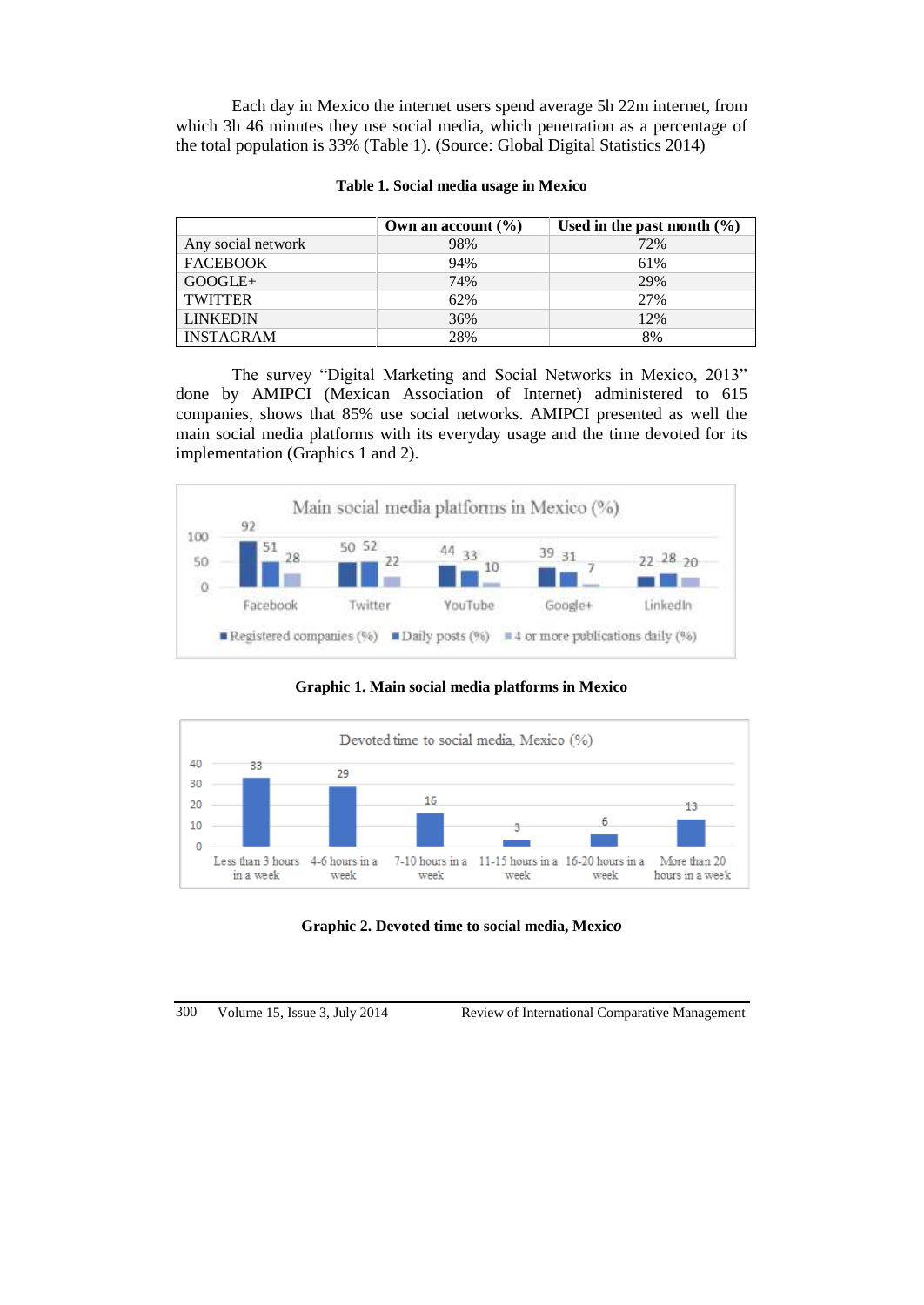AMIPCI (2013) found out that 93% of them use social media and 84% users are in there 3 and more years (Graphic 3).



### **Graphic 3. Signed in social networks, Mexico**

The most popular social media platforms for internet users are Facebook, Twitter, YouTube, LinkedIn and Google+. (Table 2) And another important factor is the age in social media platforms. In average for the most popular platforms generally the age is 18-24, then comes 25-34. (Table 3) (Source AMIPCI, 2013)

|                | Registered $(\% )$ | Daily access $(\% )$ | Men $(\% )$ | Women $(\% )$ |
|----------------|--------------------|----------------------|-------------|---------------|
| Facebook       | 96                 |                      | 45          | 55            |
| <b>Twitter</b> | 69                 | 66                   | 44          | 56            |
| YouTube        | 65                 | 65                   | 45          | 55            |
| Google+        | 57                 | 56                   | 48          | 52            |
| LinkedIn       | 38                 | つつ                   | 42          | 58            |

| Table 2. The most popular social media platforms among internet users, Mexico |  |  |
|-------------------------------------------------------------------------------|--|--|
|-------------------------------------------------------------------------------|--|--|

|  | Table 3. The social network users' age in different social media platforms, Mexico |  |  |  |
|--|------------------------------------------------------------------------------------|--|--|--|
|  |                                                                                    |  |  |  |
|  |                                                                                    |  |  |  |
|  |                                                                                    |  |  |  |

| Age          | Facebook<br>$\mathcal{O}(6)$ | <b>Twitter</b><br>$(\%)$ | YouTube<br>$\frac{1}{2}$ ( $\frac{1}{2}$ ) | $Google+$<br>(9/0) | LinkedIn<br>$(\%)$ |
|--------------|------------------------------|--------------------------|--------------------------------------------|--------------------|--------------------|
| 18-24        | 39                           | 48                       | 48                                         | 44                 | 26                 |
| 25-34        | 26                           | 26                       | 25                                         | 24                 | 31                 |
| 35-44        | 16                           | 14                       | 12                                         | 15                 | 21                 |
| $45 - 54$    | 13                           |                          |                                            |                    |                    |
| More than 55 |                              |                          |                                            |                    |                    |

SM has become the place where customers look for information, promotions, products have become the fans of any of those products, and last but not least, are influenced to make purchase. Thus, from SM users 51 % follow some brand and 40 % are fans for them. The survey shows that 59% social media users had its influence for decision to buy something. (Graphic 4) (AMIPCI 2013)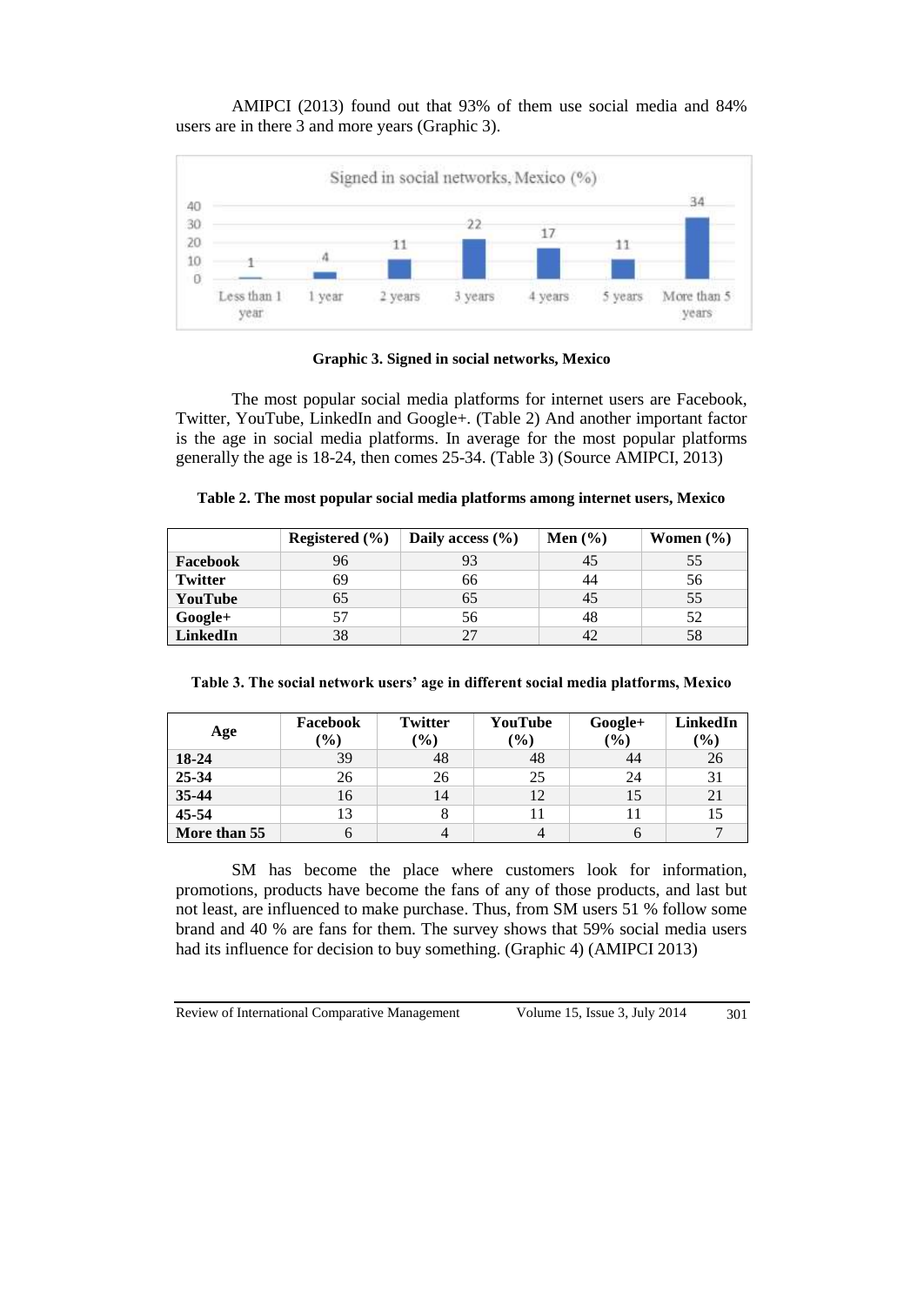

**Graphic 4. Influence to buy in social networks, Mexico, Source: AMIPCI, 2013**

#### *2.2 Romania: Economic Profile and Social Media Usage*

After joining the European Union (EU) 2007 Romania started implement reforms and modernization. Romania overcomes the global financial crisis in 2008- 09 by making a quick recovery applying prudent macroeconomic management. Nowadays has a developing, upper-middle income [market economy](http://en.wikipedia.org/wiki/Market_economy) and the poverty rate in Romania is still among the highest in the EU.

According to Mundi index the population in Romania for 2013 is 21,790,479[\(http://www.indexmundi.com/romania/demographics\\_profile.html\)](http://www.indexmundi.com/romania/demographics_profile.html). From which 10,924,479 are internet users (Global Digital Statistics, 2014). If we take into consideration that about 14,7 % are in the age of 0-14 and 15,1 % are in the of 65 years and over (Mundi index), we can surely say that in Romania more than 50% of population are internet users and more than 33 % (7,200,000) are Facebook users [\(www.webuzz.ro\)](http://www.webuzz.ro/).

The average time spent on social media in Romania is depends on users age, in fact younger people spend much more time on social networks. Table 4 presents time spent on social media in Romania for 2013. [\(www.webuzz.ro\)](http://www.webuzz.ro/).

**Table 4. Times spent on social media in Romania**

| 14-25 years old | $>120$ minutes   |
|-----------------|------------------|
| 26-30 years old | $91-120$ minutes |
| 31-35 years old | 61-90 minutes    |
| 36-40 years old | 31-60 minutes    |
| 41-45 years old | $<$ 30 minutes   |

Facebook leads the list of most used social networks in Romania with 82% result. (Graphic 5) [\(www.webuzz.ro\)](http://www.webuzz.ro/)



**Graphic 5. The most used social networks in Romania, 2013**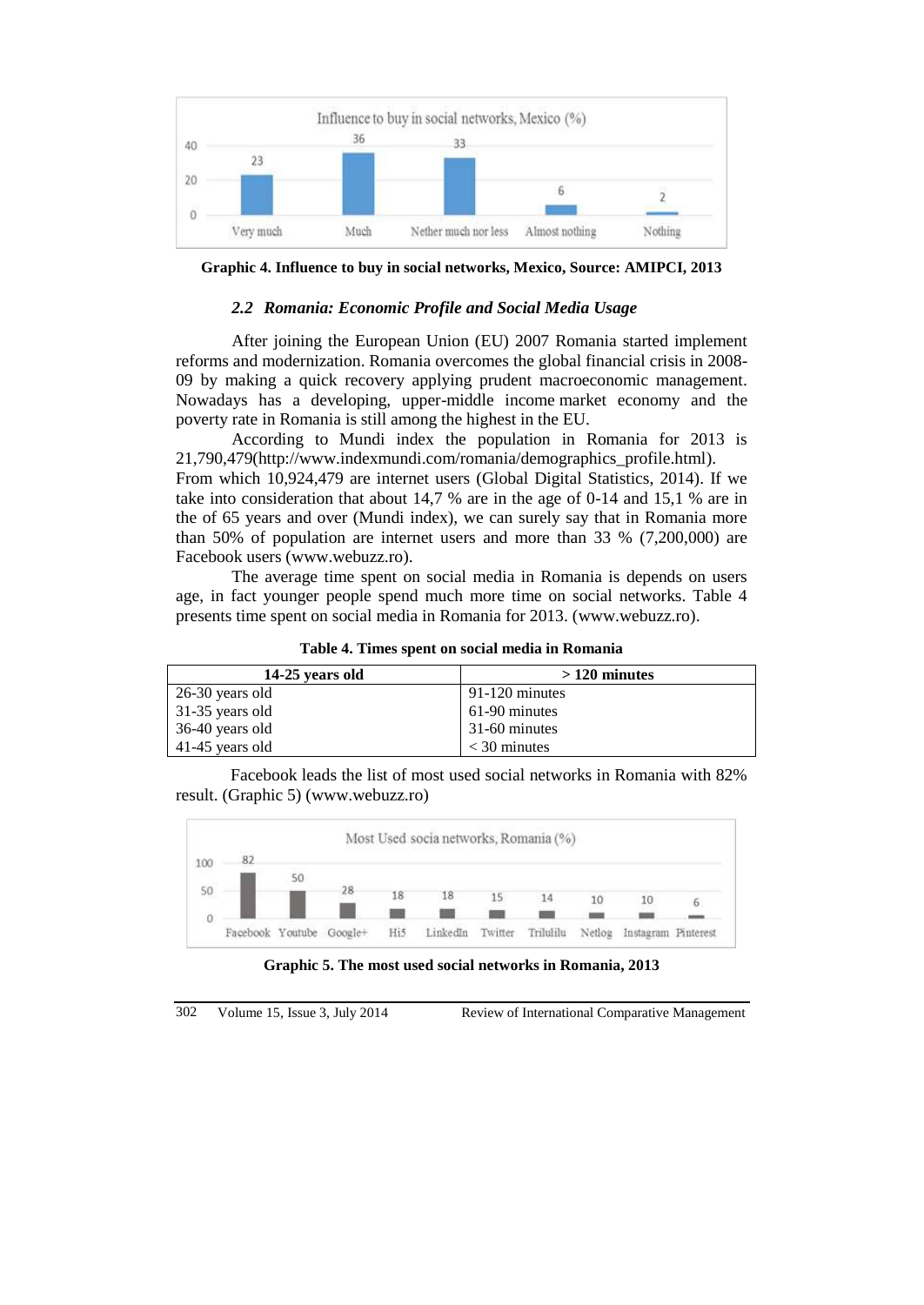Romanian customers indicated their cycle of interest concerning to information on Facebook brand pages, and we can see that the list leads news about promotions having 78% then comes price catalog with 76%. In average Romanian internet users are looking more information about prices, products than entertainment. (Graphic 6)



**Graphic 6. The most relevant information that Romanian users want to find**

### **3. Social Media Usage: Comparative Analyze of Romanian and Mexican Banks**

As we can see from the country profiles both Mexico and Romania have a strong social media usage among population. In this section we will present the results of our research focused on how banks of these 2 countries use SM. Based on statistics and findings about SM usage we set hypotheses and to testify them we have done survey among Romanian and Mexican banks to see how SM is used in each country and to found out similarities and differences. Because of respondents confidentiality we will not mention the name of those banks. We had interviewed totally 49 banking managers: particularly 38 from Mexico and 11 from Romania. We set questions that allow us to validate our hypotheses and studied our samples using statistical tools for frequencies, crosstabs, correlations, factor analysis and reliability analyses. For some questions there were multiple-choice whereby respondents selected all the categories that applied to them. This research presents social media usage of Romanian and Mexican banks for 2014.

# *3.1 Hypotheses Comparative Test*

We formulated two main hypotheses and 11 sub hypotheses that where tested using the same questionnaire survey in both countries. First we researched SM implementation by taking into consideration the level of existence of social media platforms, team (employees), 24/7 presence, full-time stuffers, as well as social media policy, strategy and risk management plan. Then we researched social media current usage by pointing out for what purposes banks use social media, what is the level of social media data usage as well as the level of banking transactions via social media platforms.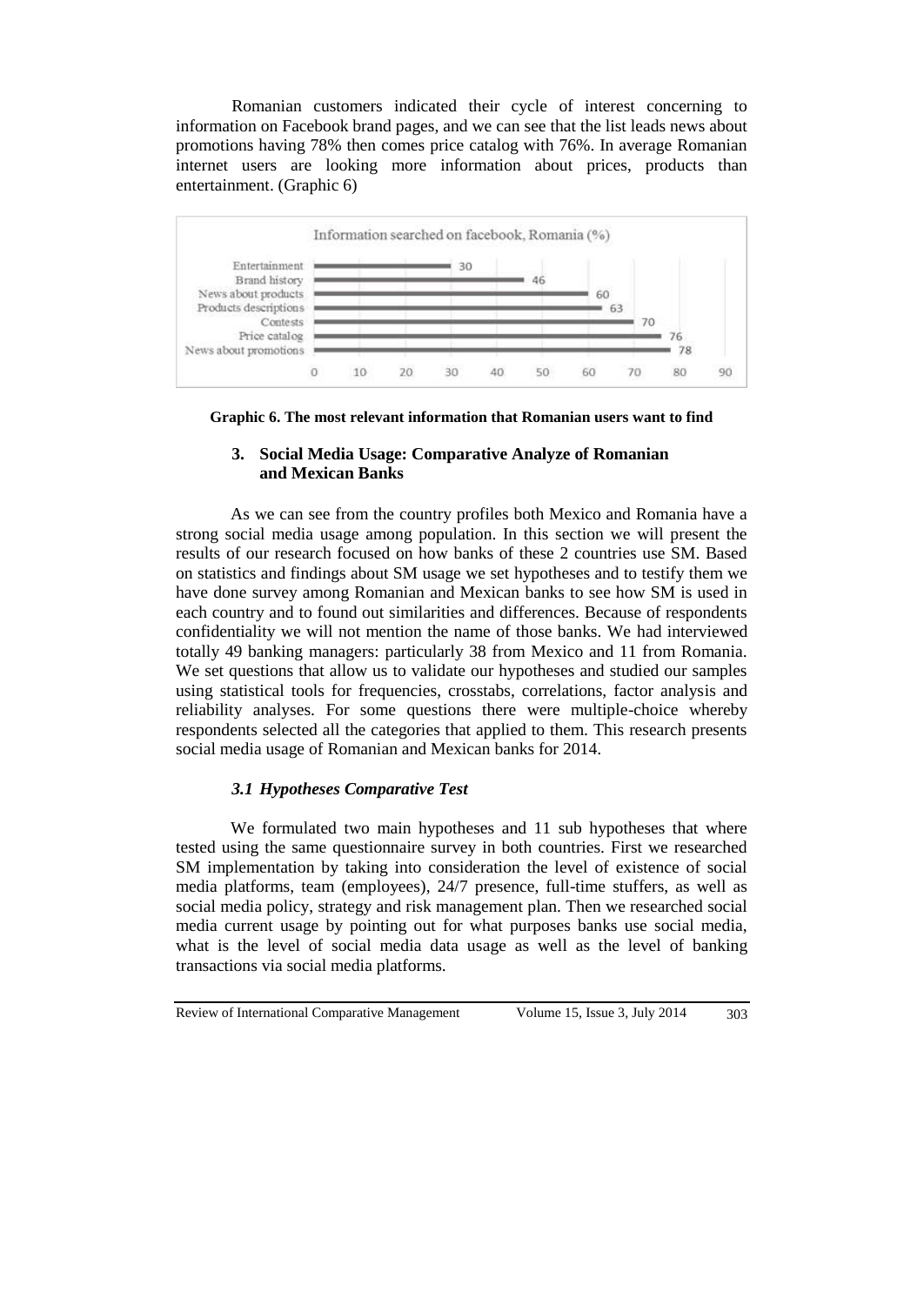H1: Romanian and Mexican banks have different approaches/levels in SM implementation.

H1a: The banks are present only on several well-known SM platforms.

H1b: Banks have special SM team (employees), no matter the countries differences.

H1c: An approach to assure 24/7 SM presence has being integrated by banks in different levels.

H1d: Full-time SM staffers' existence integration has different levels in Mexican and Romanian banks.

H1e: SM policy existence is an important factor in social media implementation in both countries.

H1f: SM strategy has been integrated by both banks in a considerably high level.

H1g: More than 50% of or respondent banks have SM risk management plan.

H1h: More than 50% of or respondent banks have customers' segmentation in SM.

H2: Romanian and Mexican banks have different approaches/levels in SM usage.

H2a: SM data is used by Mexican and Romanian banks in different levels.

H2b: The usage of special programs in social media platforms for banking main activities has different level in different countries.

H2c: SM is used for various purposes in Romanian and Mexican banks.

### **Hypothesis 1 Test.**

H1a: Both countries have more than 90% presence in SM platforms. The leading platforms for countries are different. For Romanian banks they are Facebook and LinkedIn (both has 54.5% usage) but for Mexican banks the leading platform is Twitter (71.1% usage) which in Romania is used only in 9.1% (see Graphic 8). Another element of differentiation is that Mexican banks use more platforms than Romanian banks. We have to mention that we put in our list most used worldwide platforms (19 platforms), but only 7 of them are used in Romanian and 10 in Mexican banks. This means that there is a lot of room for extending the banks presence in Social Media in both countries.



**Graphic 7. The main social media platforms for 2014**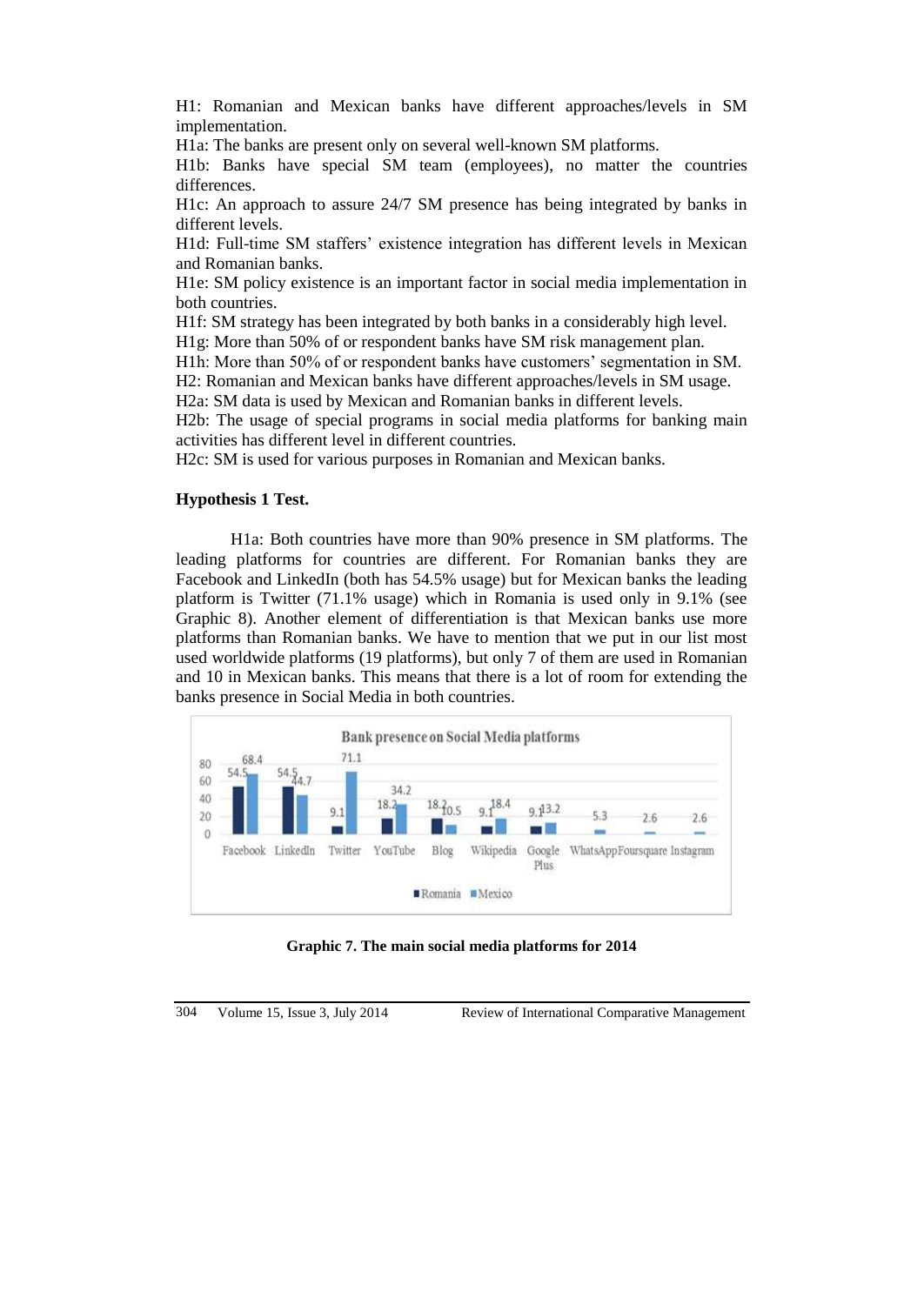H1b: SM team existence is connected with intellectual property and risks because via social media channels customers complaints can be responded to in real time by social media representatives. The presence of SM team (employees) is important in researched countries. On average 85.4% of our respondent has social media team. (Graphic 8)

H1c: Banks' presence in SM must have 24/7 basis because different customers may want extra service delivery channels and as conversations about companies take place 24/7 days why banks do not take part of these conversations on 24/7 bases? The average value for 24/7 SM presence is researched countries is 64.2%.

Mexico assures non-stop presence less than 50%, but Romania has 81.8% value here, which means that Romania puts more attention on being available for his customers at anytime and anywhere (Graphic 8).

H1d: 72.7% of Romanian banks have SM full-time employees which is more than 2 times more that in Mexican banks (33.3%), as it can be seen in Graphic 8. This means or Mexican banks do not hire social media specialist for full time job or they give social media implementation on the hand of their existing employees who in the same time are implementing other duties. In our opinion, this is one of the common mistakes that banks do. If in Mexico social media employees' existence has such a high usage level 80% and 24/7 social media presence near 50%, how they do that without having full-time social media employees? This is a contradiction between theoretical knowledge and practical implementation which needs to be taken into consideration for making ongoing social media plan. Banks need to recognize that "If social media is worth doing, than it's worth making time for".

H1e: SM policy is the guide for employees' behavior. The stuff responsible for company's SM participation should have special trainings, which need to include overall imagination of company's social media policy. As we see, banks do give high importance to this issue, on average social media policy is exists 87.5% in the banks of our respondents (Graphic 8).

H1f: For holistic SM implementation banks do need to define their specific SM strategy. Which as we can see from Graphic 12, is implementing on high percentage in our respondent countries, on average 87.5% banks of our respondents have SM strategy from which we can affirm that its existence is an important factor in social media usage. As we notice both social media policy and strategy have exactly the same usage level for countries: both are used in Romanian banks in 90.9% and Mexican banks 84.2% (see Graphic 8).

H1g: A very important factor in SM usage is its risk management plan existence, which allows banks to distinguish, measure, monitor, control and regulation the risks related to social media. In case of our respondents' banks, they do not give signification to this important factor. On average 63.8% banks of our respondents have SM risk management plan but again in Romania banks this issue is more signification than in Mexican banks (see Graphic 8).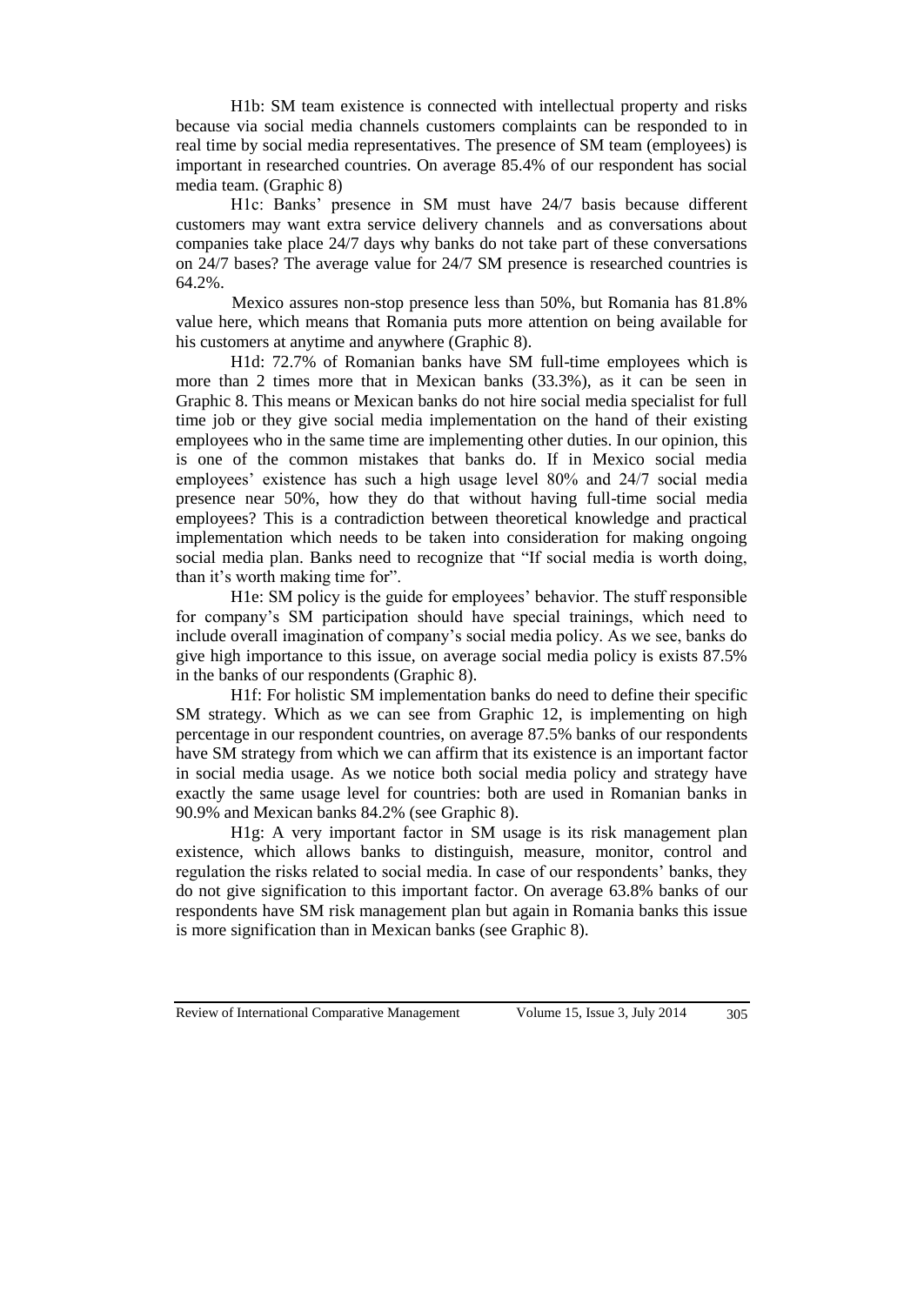H1h: SM customer segmentation is a very important activity in social media usage. Based on this segmentation banks will create a winning social media plan with target customer group. Without this segmentation their efforts for selling products/services can be useless if not directed to target group. On average 56.8 % banks of our respondents have social media customers' segmentation and again in Romania banks this issue is more signification than in Mexican banks. (Graphic 8)



**Graphic 8. Social media implementation**

# **Hypothesis 2 Test.**

H2a: SM data needs to have special attention and as we supposed it is not used effectively. Indeed, banks have huge amount of customers' data which volume and variety increase daily. Not using appropriately SM data banks miss the opportunity for new product development, correct and efficient market segmentation, cross-selling and marketing activities.

In case of our 2 countries on average 52.5% banks of our respondents use social media data. In other words, this is not a significant percentage for such an important and powerful tool. (Graphic 9) But there is a significant difference between countries (Phi Cramer's V is 0.014). In Mexico the percentage is very low 31.5% and in Romania banking system do recognize and make profitable use of social media data with 72.7%.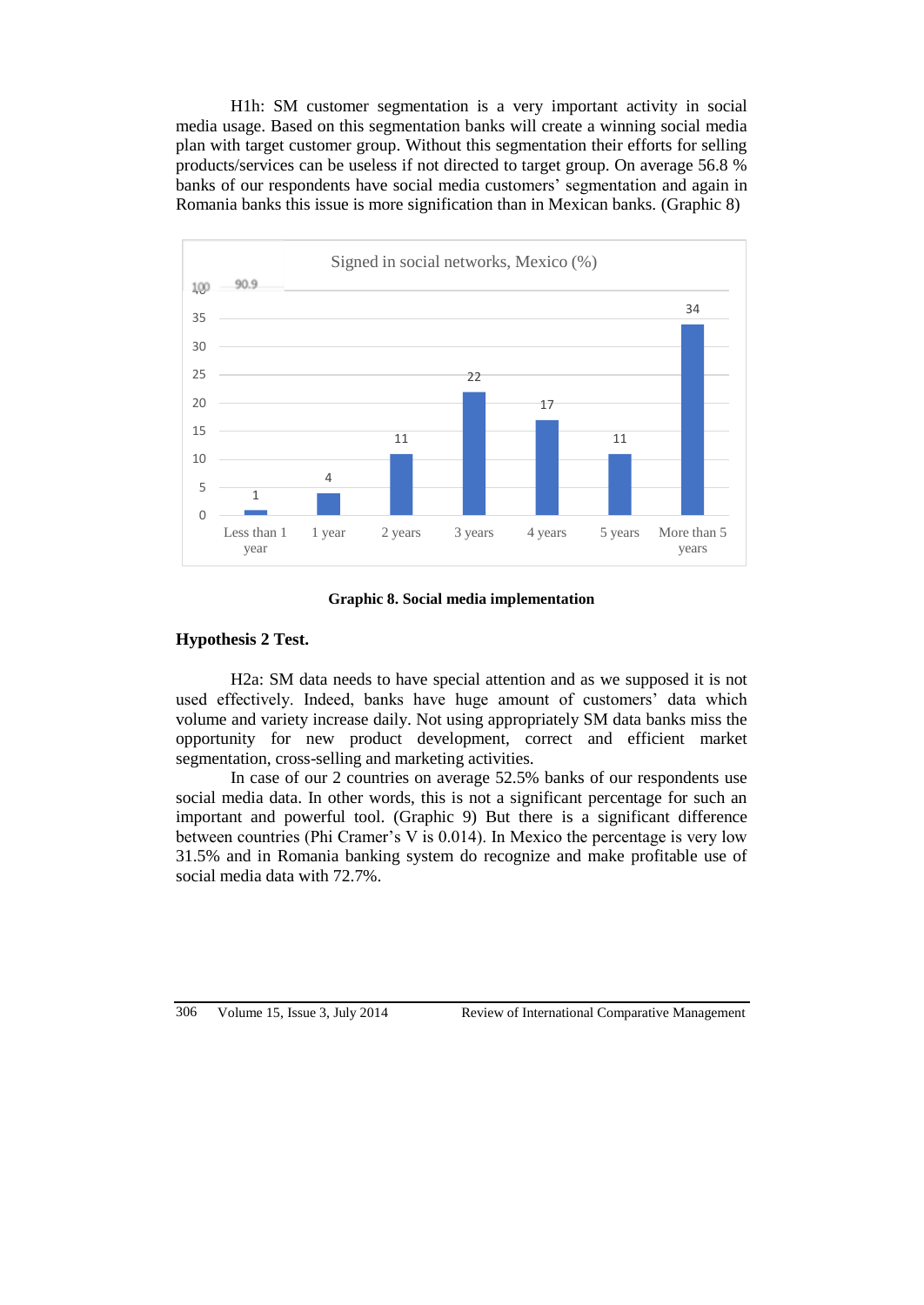

**Graphic 9. Social Media usage for banking activities**

H2b: By asking about SM media programs, we mean different kind of banking transaction via SM platforms. On average only 48.9% banks use social media for main banking activities (Graphic 10). We can see that Mexico (34.2%) uses special programs in very low level which means that Mexican banks are afraid to enter this field and implement special programs such as transactions for credit, deposit, money transfer etc. but in Romania situation is different; they do use it for 63.6%.



**Graphic 10. Special programs for banking main activities**

Transactions types that banks implement via SM by using special programs are presented in Table 5. And it is not clear if they are implementing whole process via social media or using it just for some part of transaction process.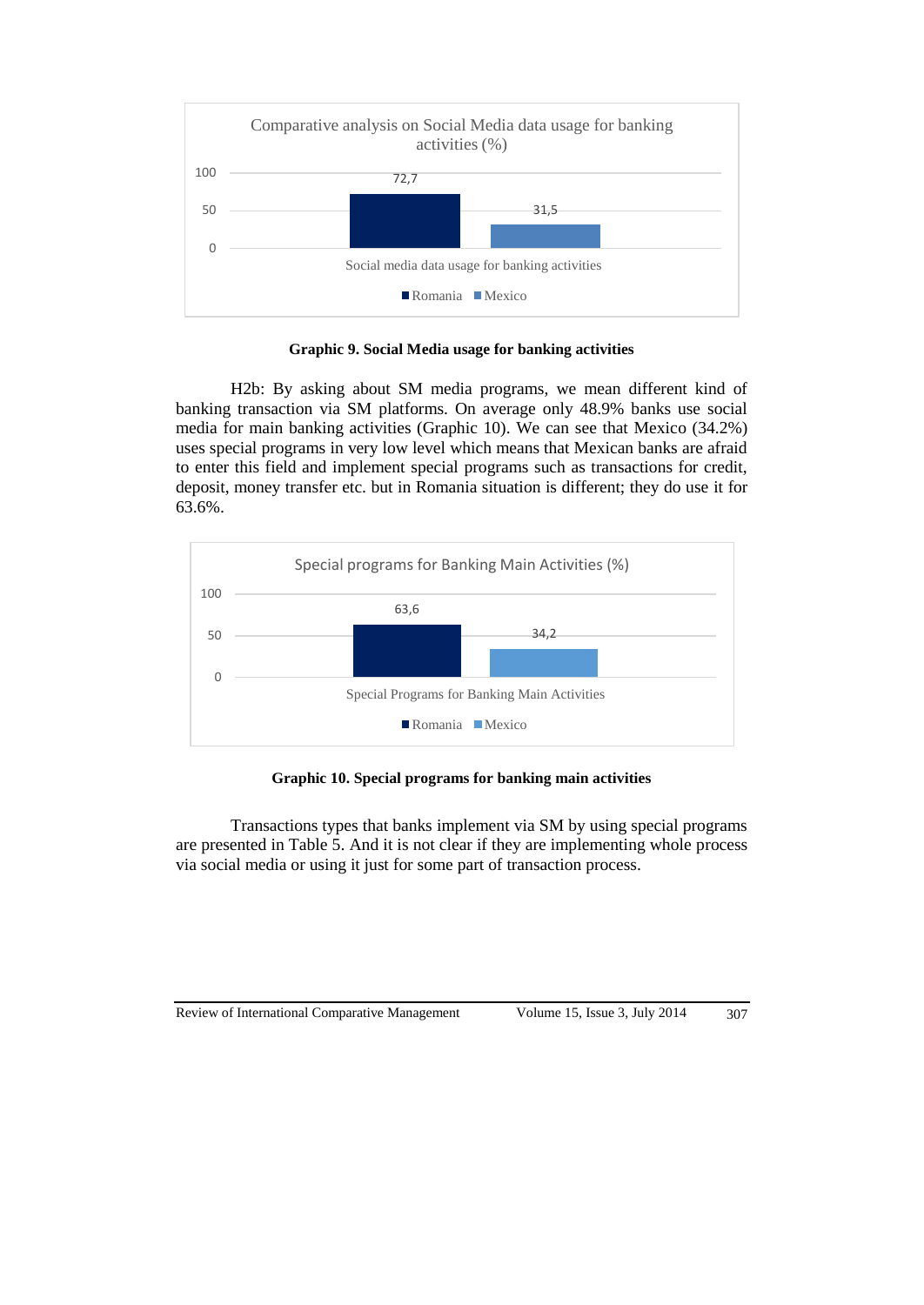| <b>Transaction type</b>            | Country | <b>Mexico</b><br>$($ %) | Romania<br>$\frac{6}{6}$ | Average<br>$(\%)$ |
|------------------------------------|---------|-------------------------|--------------------------|-------------------|
| Transactions for credits.          |         | 21.0                    | 36.3                     | 28.6              |
| Transactions for card issuing.     |         | 21.0                    | 9.1                      | 15                |
| Transactions for deposits.         |         | 15.8                    | 45.4                     | 30.6              |
| Transactions for banking accounts. |         | 23.6                    | 36.4                     | 30                |
| Transactions for money transfers.  |         | 15.8                    | 18.2                     | 17                |
| Foreign currency transactions.     |         | 21.0                    | 18.2                     | 19.6              |

### **Table 5. Conducted Transactions via Social Media in Countries**

It is not an easy task for the banks to implement transactions via SM, besides all barriers and risks it faces with technological aspect, particularly to implementing these kinds of transactions banks need to adjust their technological infrastructure, in other words they need to have and change the right technological infrastructure.

But who else if not banks are ready for these kinds of changes? Having huge data for customers, their needs, cycle of interest etc., having special segmentation which allows using target marketing for target groups, they need to start using social media more for main banking activities than they do now. Otherwise, as we mentioned before, non-banks are emerging and providing innovative IT solutions. While banking system have limited online transactions and limited online presence, third party social web applications are coming into service. Nowadays major cash-rich internet firms offer loans to business customers; IT, retail, and telecommunication companies leverage a mix of their footprint, expertise and customer base to expand their banking and payment services etc.

H2c: In different countries banks use SM for different purposes at different levels though there are several purposes that are popular in both countries. In Romania the list of usage purposes lead brand strengthening 90.9% and reach banking transparency/visibility 81.8% and in Mexico they are brand strengthening 71% and for information distribution 68.4%. (Graphic 11)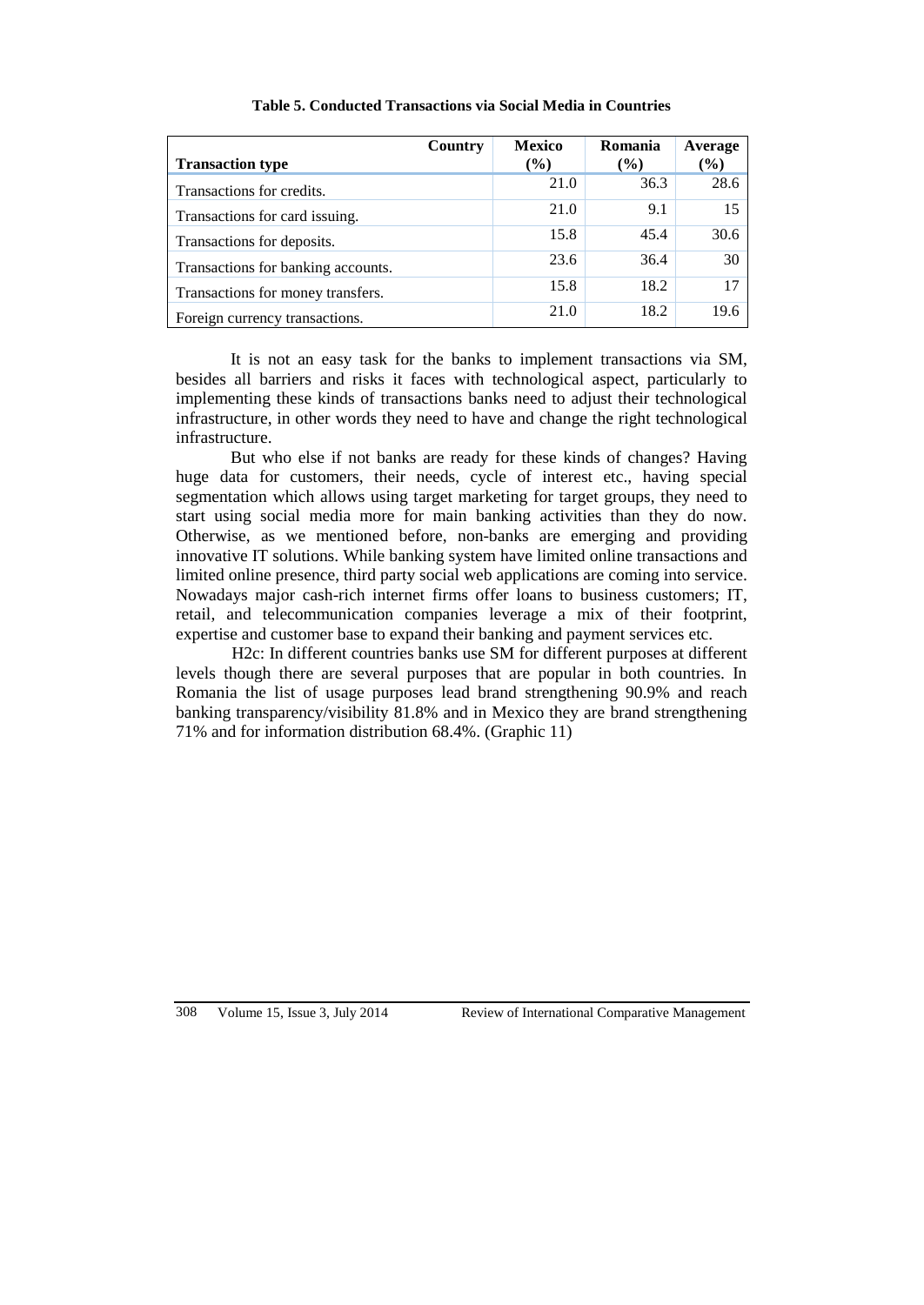

**Graphic 11. Purposes of Social Media usage in Romania**

# *3.2 Countries Comparative Results*

Our comparative research in two different countries taking in consideration their surface and population size, level of economy, culture, conducted to interesting similarities and differentiations regarding their Social Media adoption in banking industry: In Table 6 we present the results of our comparative research in Romanian and Mexican banks, the two main hypotheses with all their subhypotheses being validated.

### **Table 6. Hypotheses test results**

| H1               | Accepted |           | Mexican banks use more SM platforms than Romanian banks.                      |
|------------------|----------|-----------|-------------------------------------------------------------------------------|
| H <sub>1</sub> a |          |           | 85% of our respondent banks have SM team (employees).                         |
| H <sub>1</sub> b |          | ٠         | Romanian banks give more signification to assure 24/7 SM                      |
| H <sub>1c</sub>  |          |           | presence compared with Mexican banks.                                         |
| H1d              |          | $\bullet$ | Full-time SM staffers' existence has high level of usage in                   |
| H <sub>1</sub> e |          |           | Romanian banks but in Mexican banks the usage is only 30%.                    |
| H <sub>1f</sub>  |          | $\bullet$ | The existence of SM policy in both countries has high                         |
| H1g              |          |           | percentage of usage: more than 84%.                                           |
| H1h              |          | $\bullet$ | SM strategy has been integrated by the banks in high level:<br>more than 84%. |
|                  |          | $\bullet$ | In Romanian banks SM risk management plan is integrated in                    |
|                  |          |           | higher level of usage than in Mexican banks.                                  |
|                  |          | $\bullet$ | Both countries have customers' segmentation in SM with a little               |
|                  |          |           | difference of the usage level: Romanian banks give more                       |
|                  |          |           | signification to this issue than Mexican banks.                               |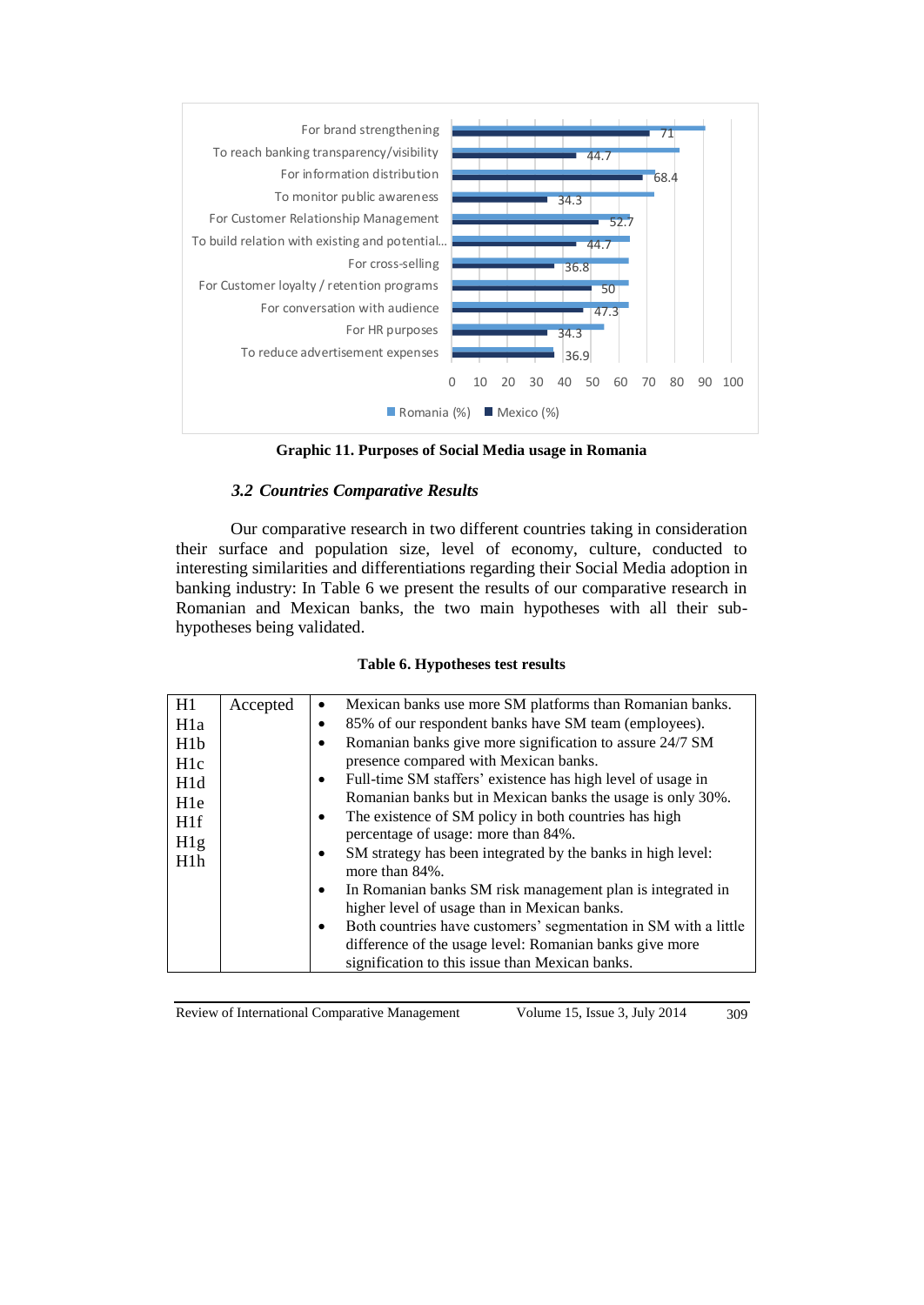| H2<br>H2a<br>H2b<br>H2c | Accepted | $\bullet$ | Romanian banks (72.7%) use SM data approximately 1 times<br>more than Mexican banks (31.5%). is used by Mexican and<br>Romanian banks in different levels.<br>The percentage of the usage of special programs in SM<br>platforms for banking main activities in Romanian banks (64) is<br>approximately 2 times more than in Mexican banks (34%). |
|-------------------------|----------|-----------|---------------------------------------------------------------------------------------------------------------------------------------------------------------------------------------------------------------------------------------------------------------------------------------------------------------------------------------------------|
|                         |          |           | SM is used by Romanian and Mexican banks for various<br>purposes.                                                                                                                                                                                                                                                                                 |

### **Conclusion**

Romanian and Mexican banking systems have a good presence in social media platforms by using it for different purposes. There is a difference in social media implementation and usage, particularly: Romanian banks give more significations and have higher level of usage than Mexican banks.

This difference can be connected with cultural habits or economic situation. Future research could be done to find out what factors have influence on social media usage in researched countries as well as to find out the reasons of low level of usage of many social media important factors in Mexican banks.

Social Media is a powerful tool for gaining customer and communicating with potential and existing ones. It allows banks to reach end-consumers at comparably low cost and higher level of efficiency than can be achieved with more traditional communication tools. Though being a new way of communication it is not an easy task for its usage. It requires new methods, new ways of thinking. The results can be not always satisfying, because there are no well-known or wellresearched methods and tools for Social Media involvement.

Banks needs to be there where present and potential customers are talking, blogging, complaining, expressing their satisfaction or dissatisfaction about their products and services.

### **References**

- 1. Ahlqvist T., Bäck A., Halonen M., Heinonen S., 2008. *Social media road maps exploring the futures triggered by social media.* VTT Tiedotteita - Valtion Teknillinen Tutkimuskeskus (2454):
- 2. Alt, R., & Puschmann, Th., 2012. *The rise of customer-oriented banking electronic markets are paving the way for change in the financial industry*. Electronic Markets, 22(4), pp. 203–215
- 3. Dominguez C., 2013. L*[everaging social media: a communications tool for](http://www.diplomaticourier.com/news/regions/latin-america/1606-leveraging-social-media-a-communications-tool-for-heads-of-state-in-latin-america)  [heads of state in Latin America](http://www.diplomaticourier.com/news/regions/latin-america/1606-leveraging-social-media-a-communications-tool-for-heads-of-state-in-latin-america)*, Jul 25.
- 4. Efma & Wipro. 2013. *The Global Retail Banking Digital Marketing Report 2013: How digital technologies, social media and the explosion of data are redefining customer engagement models*, Report May 2013.
- *5.* Ernst & Young, 2012. *Global banking outlook: 2013-14, Banking and the global economy.*